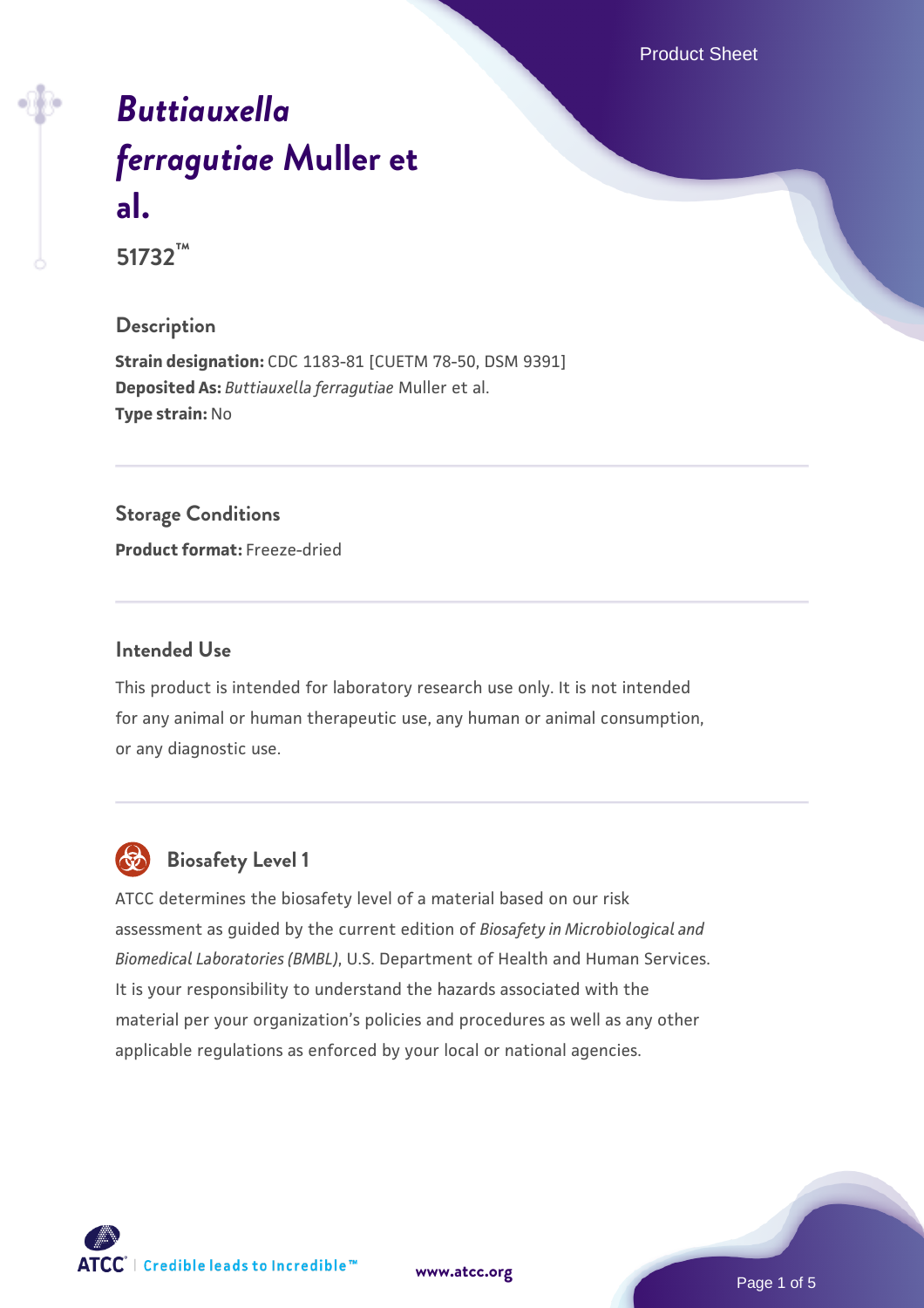# *[Buttiauxella ferragutiae](https://www.atcc.org/products/51732)* [Muller et al.](https://www.atcc.org/products/51732) **Product Sheet** Product Sheet **51732**

ATCC highly recommends that appropriate personal protective equipment is always used when handling vials. For cultures that require storage in liquid nitrogen, it is important to note that some vials may leak when submersed in liquid nitrogen and will slowly fill with liquid nitrogen. Upon thawing, the conversion of the liquid nitrogen back to its gas phase may result in the vial exploding or blowing off its cap with dangerous force creating flying debris. Unless necessary, ATCC recommends that these cultures be stored in the vapor phase of liquid nitrogen rather than submersed in liquid nitrogen.

# **Certificate of Analysis**

For batch-specific test results, refer to the applicable certificate of analysis that can be found at www.atcc.org.

# **Growth Conditions**

**Medium:**  [ATCC Medium 3: Nutrient agar or nutrient broth](https://www.atcc.org/-/media/product-assets/documents/microbial-media-formulations/3/atcc-medium-3.pdf?rev=7510837507e64d849c62a46b5b2197a1) **Temperature:** 30°C

# **Material Citation**

If use of this material results in a scientific publication, please cite the material in the following manner: *Buttiauxella ferragutiae* Muller et al. (ATCC 51732)

**References**



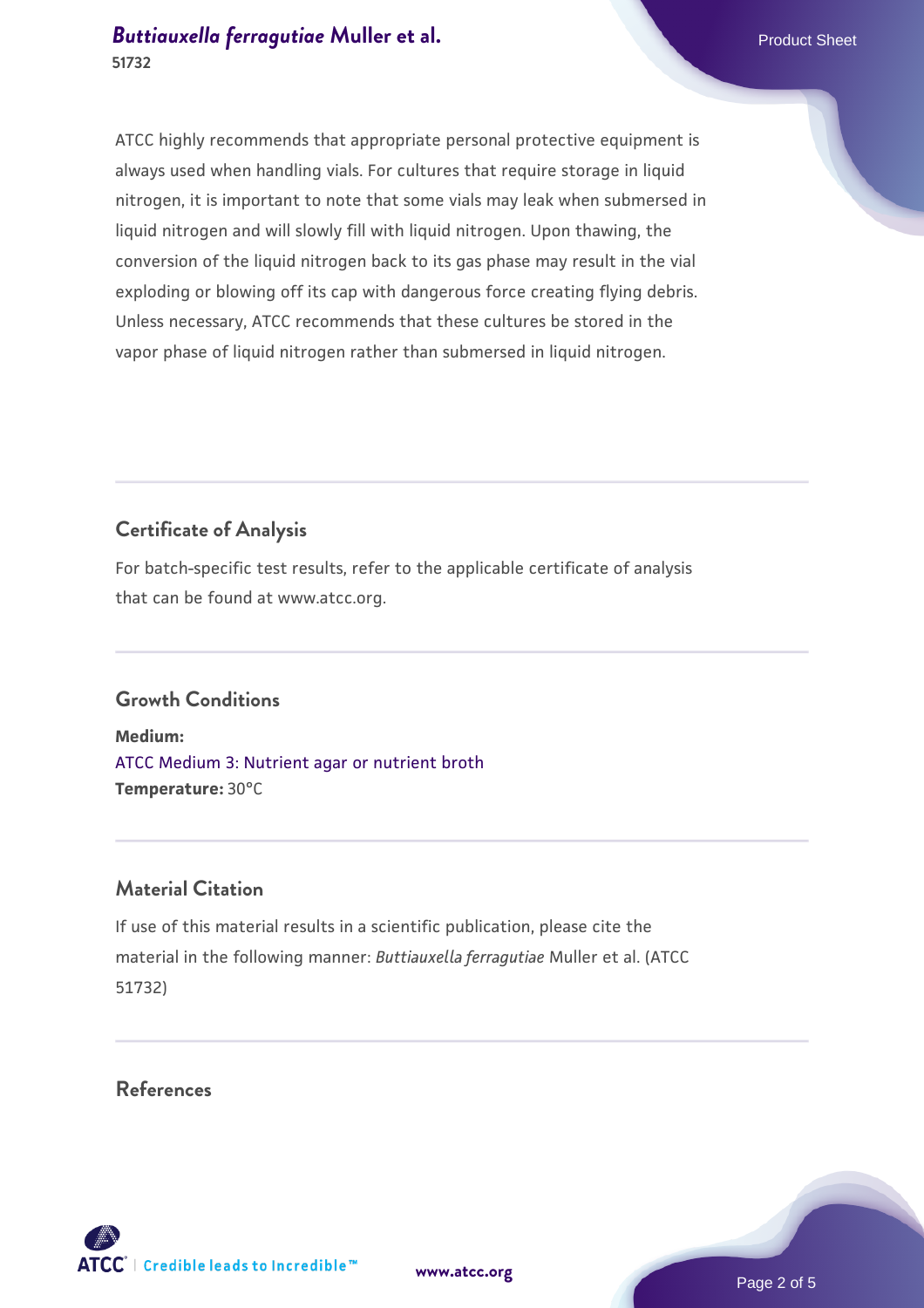#### *[Buttiauxella ferragutiae](https://www.atcc.org/products/51732)* [Muller et al.](https://www.atcc.org/products/51732) **Product Sheet** Product Sheet **51732**

References and other information relating to this material are available at www.atcc.org.

#### **Warranty**

The product is provided 'AS IS' and the viability of ATCC® products is warranted for 30 days from the date of shipment, provided that the customer has stored and handled the product according to the information included on the product information sheet, website, and Certificate of Analysis. For living cultures, ATCC lists the media formulation and reagents that have been found to be effective for the product. While other unspecified media and reagents may also produce satisfactory results, a change in the ATCC and/or depositor-recommended protocols may affect the recovery, growth, and/or function of the product. If an alternative medium formulation or reagent is used, the ATCC warranty for viability is no longer valid. Except as expressly set forth herein, no other warranties of any kind are provided, express or implied, including, but not limited to, any implied warranties of merchantability, fitness for a particular purpose, manufacture according to cGMP standards, typicality, safety, accuracy, and/or noninfringement.

#### **Disclaimers**

This product is intended for laboratory research use only. It is not intended for any animal or human therapeutic use, any human or animal consumption, or any diagnostic use. Any proposed commercial use is prohibited without a license from ATCC.

While ATCC uses reasonable efforts to include accurate and up-to-date information on this product sheet, ATCC makes no warranties or representations as to its accuracy. Citations from scientific literature and patents are provided for informational purposes only. ATCC does not warrant





Page 3 of 5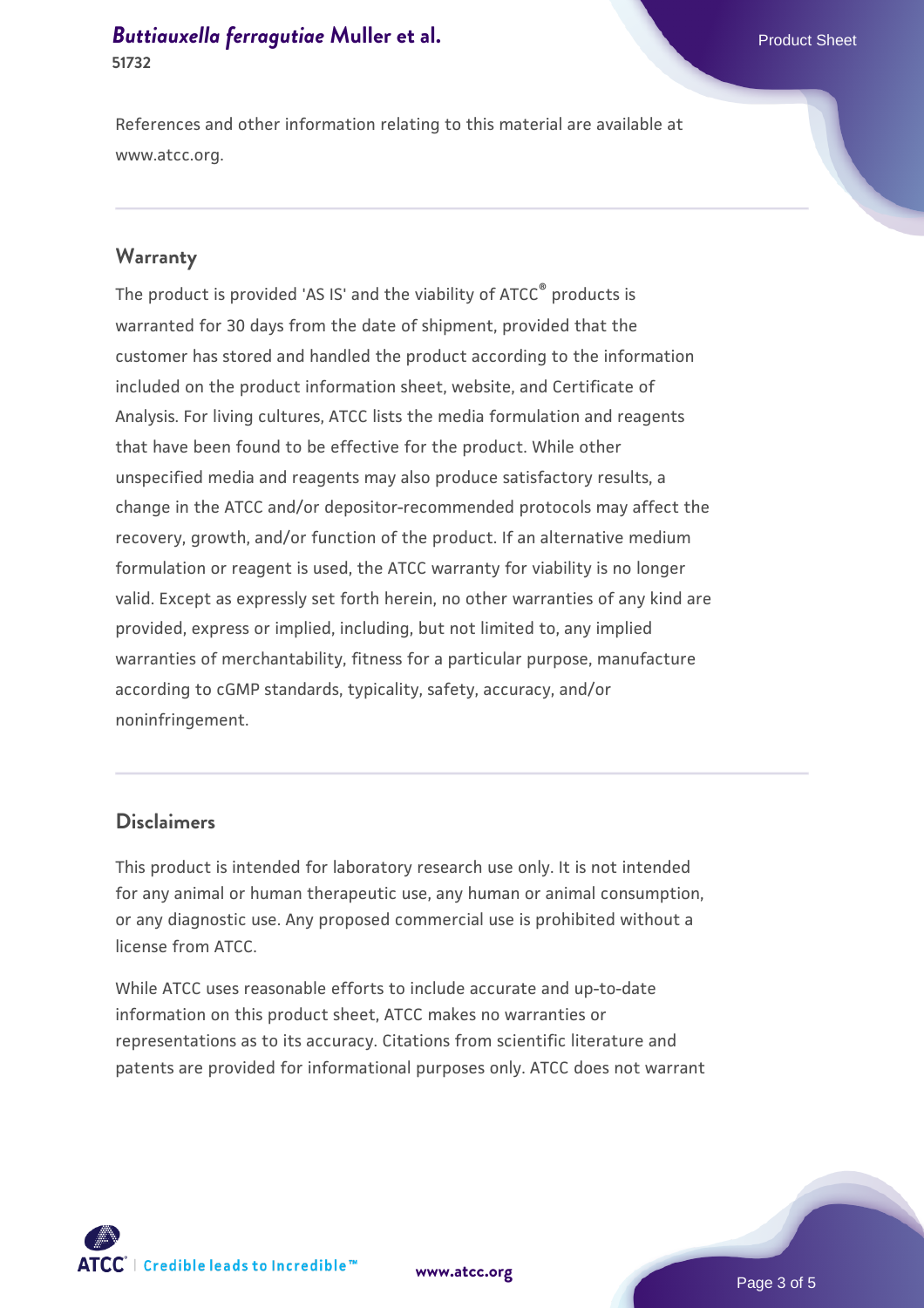#### *[Buttiauxella ferragutiae](https://www.atcc.org/products/51732)* [Muller et al.](https://www.atcc.org/products/51732) **Product Sheet** Product Sheet **51732**

that such information has been confirmed to be accurate or complete and the customer bears the sole responsibility of confirming the accuracy and completeness of any such information.

This product is sent on the condition that the customer is responsible for and assumes all risk and responsibility in connection with the receipt, handling, storage, disposal, and use of the ATCC product including without limitation taking all appropriate safety and handling precautions to minimize health or environmental risk. As a condition of receiving the material, the customer agrees that any activity undertaken with the ATCC product and any progeny or modifications will be conducted in compliance with all applicable laws, regulations, and guidelines. This product is provided 'AS IS' with no representations or warranties whatsoever except as expressly set forth herein and in no event shall ATCC, its parents, subsidiaries, directors, officers, agents, employees, assigns, successors, and affiliates be liable for indirect, special, incidental, or consequential damages of any kind in connection with or arising out of the customer's use of the product. While reasonable effort is made to ensure authenticity and reliability of materials on deposit, ATCC is not liable for damages arising from the misidentification or misrepresentation of such materials.

Please see the material transfer agreement (MTA) for further details regarding the use of this product. The MTA is available at www.atcc.org.

# **Copyright and Trademark Information**

© ATCC 2021. All rights reserved. ATCC is a registered trademark of the American Type Culture Collection.

#### **Revision**

This information on this document was last updated on 2021-05-19

#### **Contact Information**